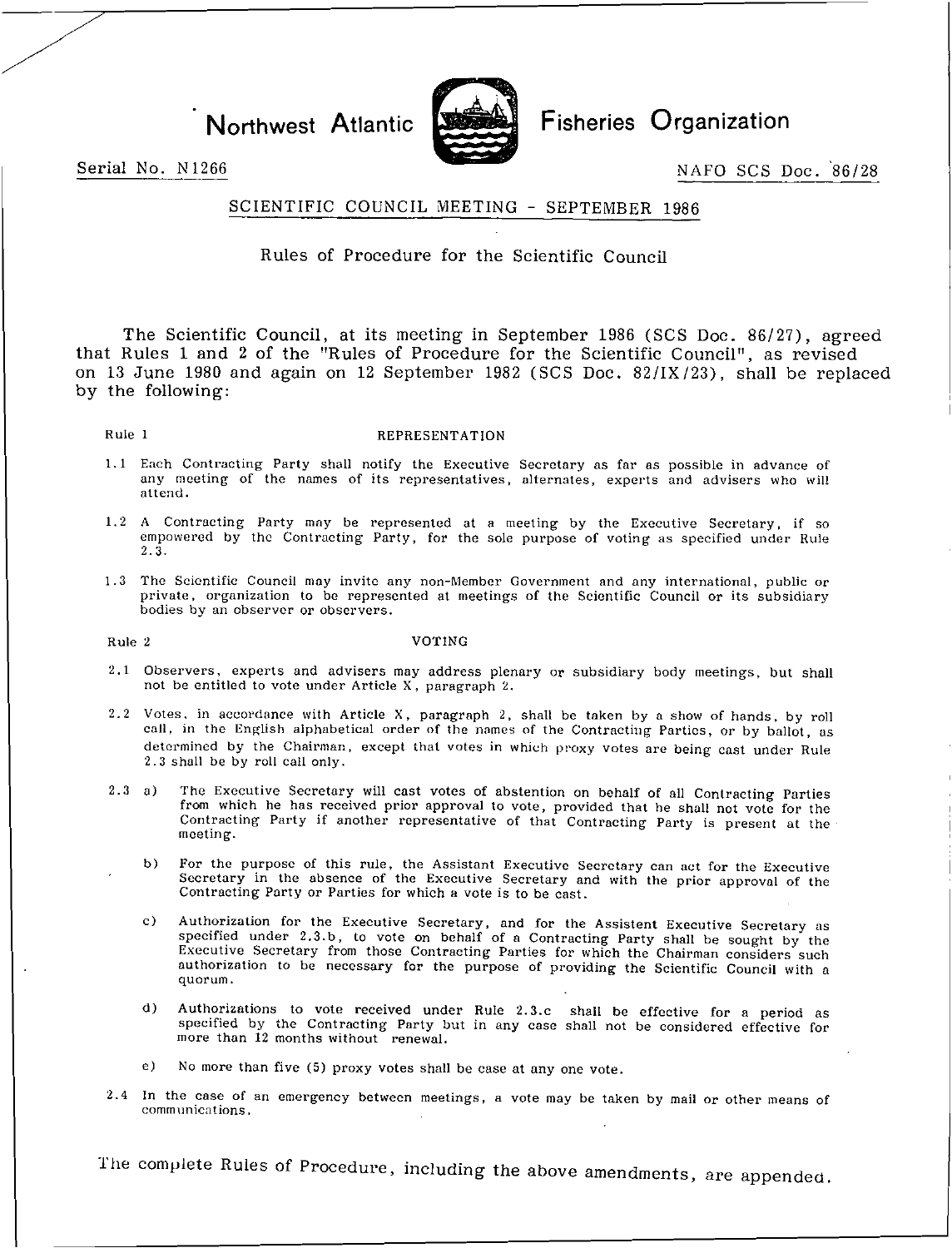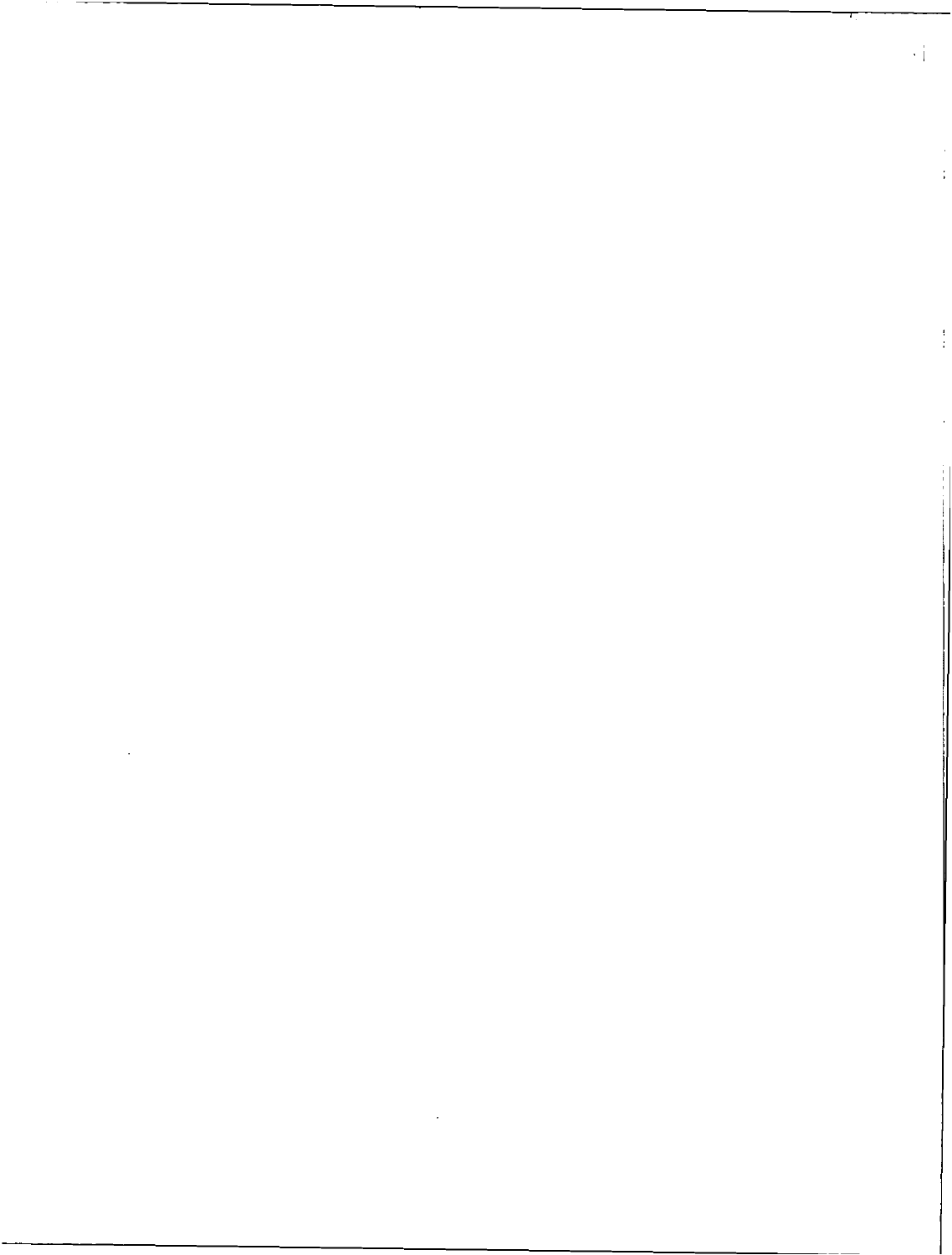# RULES OF PROCEDURE FOR THE SCIENTIFIC COUNCIL (as amended on 12 September 1986)

## REPRESENTATION

## Rule 1

Ĵ,

ä

- 1.1 Each Contracting Party shall notify the Executive Secretary as far as possible in advance of any meeting of the names of its representatives, alternates, experts and advisers who will attend.
- 1.2 A Contracting Party may be represented at a meeting by the Executive Secretary, if so empowered by the Contracting Party, for the sole purpose of voting as specified under Rule 2.3.
- 1.3 The Scientific Council may invite any non-Member Government and any international, public or private, organization to be represented at meetings of the Scientific Council or its subsidiary bodies by an observer or observers.

#### VOTING

## Rule 2

- 2.1 Observers, experts and advisers may address plenary or subsidiary body meetings, but shall not be entitled to vote under Article X, paragraph 2.
- 2.2 Votes, in accordance with Article X, paragraph 2, shall be taken by a show of hands, by roll call, in the English alphabetical order of the names of the Contracting Parties, or by ballot, as determined by the Chairman, except that votes in which proxy votes are being cast under Rule 2.3 shall be by roll call only.
- 2.3 a) The Executive Secretary will cast votes of abstention on behalf of all Contracting Parties from which he has received prior approval to vote, provided that he shall not vote for a Contracting Party if another representative of that Contracting Party is present at the meeting.
	- b) For the purpose of this rule, the Assistant Executive Secretary can act for the Executive Secretary in the absence of the Executive Secretary and with the prior approval of the Contracting Party or Parties for which a vote is to be cast.
	- c) Authorization for the Executive Secretary, and for the Assistant Executive Secretary as specified under 2.3.b, to vote on behalf of a Contracting Party shall be sought by the Executive Secretary from those Contracting Parties for which the Chairman considers such authorization to be necessary for the purpose of providing the Scientific Council with a quorum.
	- d) Authorizations to vote received under Rule 2.3.c shall be effective for a period as specified by the Contracting Party but in any case shall not be considered effective for more than 12 months without renewal.
	- e) No more than five (5) proxy votes shall be cast at any one vote.
- 2.4 In the case of an emergency between meetings, a vote may be taken by mail or other means of communication.

#### CHAIRMAN AND VICE-CHAIRMAN

#### Rule 3

- 3.1 The Chairman and Vice-Chairman shall take office at the conclusion of an annual meeting. Election of these officers shall take place at such annual meeting or at the special meeting held immediately preceding such annual meeting.
- 3.2 The powers and duties of the Chairman shall be:
	- a) to declare the opening and closing of each meeting;<br>b) to preside at meetings;
	- b) to preside at meetings;<br>c) to rule on points of ore
	- to rule on points of order, subject to the right of any representative to request that any ruling of the Chairman shall be submitted to the Scientific Council for decision by vote;
	- d) to call for and announce the results of votes, under Article X, paragraph 2;<br>e) to determine, after consultation with the Executive Secretary, the providion
	- to determine, after consultation with the Executive Secretary, the provisional agenda for the annual and special meetings;
	- f) to arrange for the appointment of the members of subsidiary bodies as required;
	- to sign a report of the proceedings of each meeting of the Scientific Council, for transmission to Contracting Parties, their representatives, and others concerned;

## $-3 -$

ì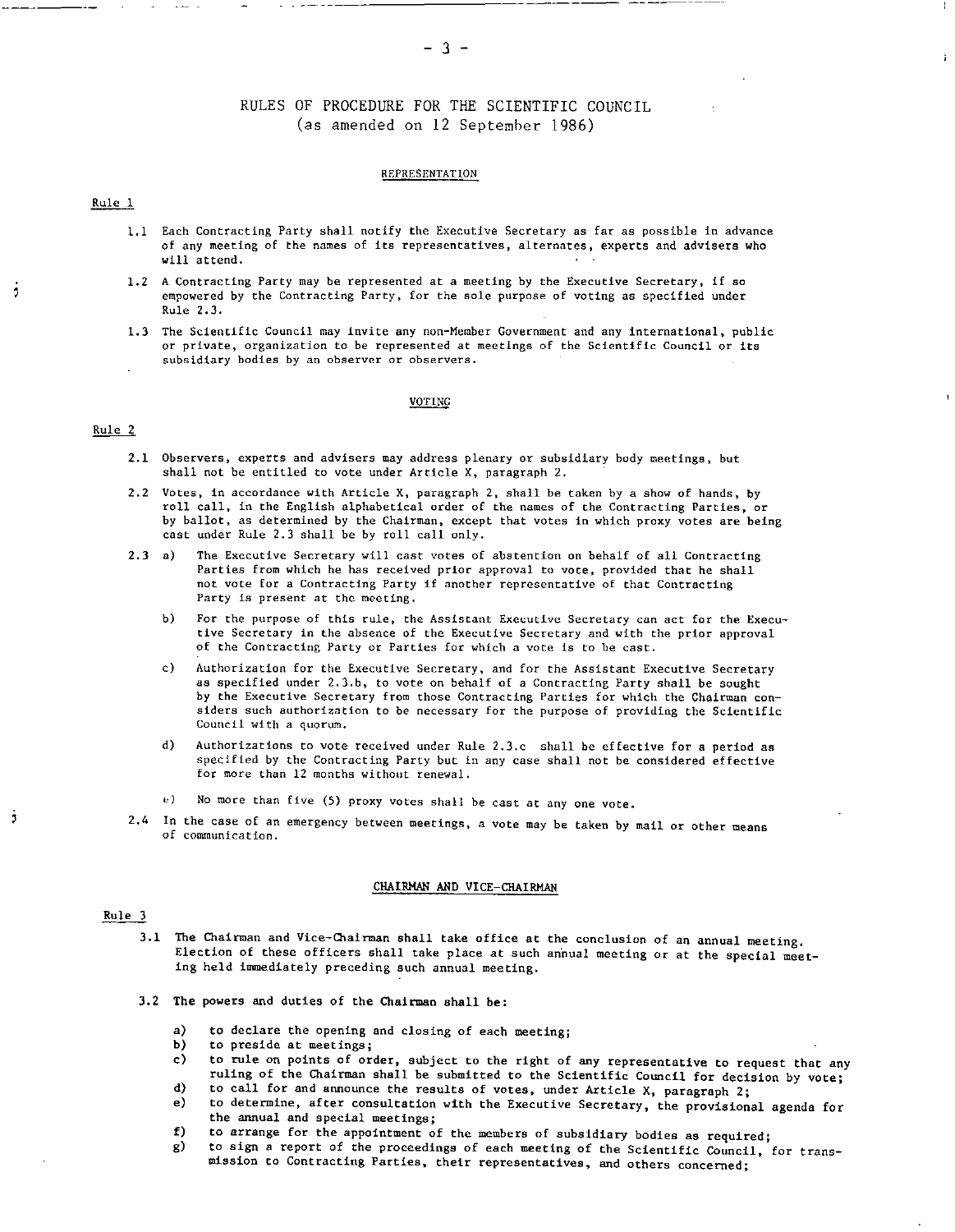- h) generally, to make such decisions and give such directions to the Executive Secretary as will ensure, especially in the interval between meetings, that the business of the Scientific Council is carried out efficiently and in accordance with the decisions; and i) to act as Chairman of the Executive Committee.
- 3.3 The powers and duties of the Vice-Chairman shall be:
	- a) to exercise the powers and duties prescribed for the Chairman when he is unable to act; and b) to act as Chairman of the Publications Committee.
- 3.4 If the office of the Chairman is vacated, the Vice-Chairman shall become Chairman for the balance of the term.
- 3.5 The Chairman, or Vice-Chairman when acting as Chairman, shall not vote under Article X, paragraph 2, and another representative of his delegation shall exercise this function.
- 3.6 If the offices of the Chairman and Vice-Chairman are vacated, the Chairman of the Standing Committee on Fisheries Science shall exercise the powers and duties prescribed for the Chairman, and the first order of business at the next meeting shall be the election of a Chairman and Vice-Chairman for the balance of the term.

#### ORDER OF BUSINESS

#### Rule 4

- 4.1 A provisional agenda for each annual or special meeting of the Council or any of its subsidiary bodies shall be prepared by the Executive Secretary, in accordance with the instructions from the Chairman, or the Chairman of the relevant subsidiary body, and be dispatched by the Executive Secretary to all Contracting Parties, their representatives, and invited observers, not less than 60 days before the date, fixed for the opening of the meeting.
- 4.2 Except as provided in paragraph 4.3, the subject matter of a request for scientific advice from a coastal state, in accordance with Article VII, or from the Fisheries Commission, in accordance with Article VIII, shall be included in the provisional agenda for the relevant meeting of the Scientific Council. A memorandum containing the terms of reference prescribed in Article VII shall be circulated by the Executive Secretary to the representatives of all Contracting Parties, together with the corresponding provisional agenda.
- 4.3 The Scientific Council, by unanimous vote, may waive the necessity of the 60-day advance notice of the subject matter of a request for scientific advice.

#### COMMITTEES

#### Rule 5

- 5.1 There shall be the following standing committees:
	- a) The Standing Committee on Fisheries Science which shall:
		- i) provide a forum for consultation and cooperation among the Contracting Parties with respect to the study, appraisal and exchange of scientific information and views relating to the fisheries of the Convention Area, including environmental and ecological factors affecting these fisheries; and
		- ii) provide scientific advice as required, in accordance with the provisions of Article VI(c) and VI(d) of the Convention.
	- b) The Standing Committee on Research Coordination which shall:
		- i) develop and recommend to the Scientific Council policies and procedures for the collection, compilation, and dissemination of statistical and sampling information on the living resources and fisheries of the Convention Area and environmental information from oceanographic investigations;
		- ii) coordinate the compilation and maintenance of statistics and records and their dissemination, including liaison with coastal states in the Convention Area;
		- iii) coordinate the planning and execution of international cooperative research in cooperation with coastal states in the Convention Area; and
		- iv) encourage and promote cooperation among the Contracting Parties in scientific research designed to fill gaps in knowledge pertaining to matters identified by the Standing Committee on Fisheries Science.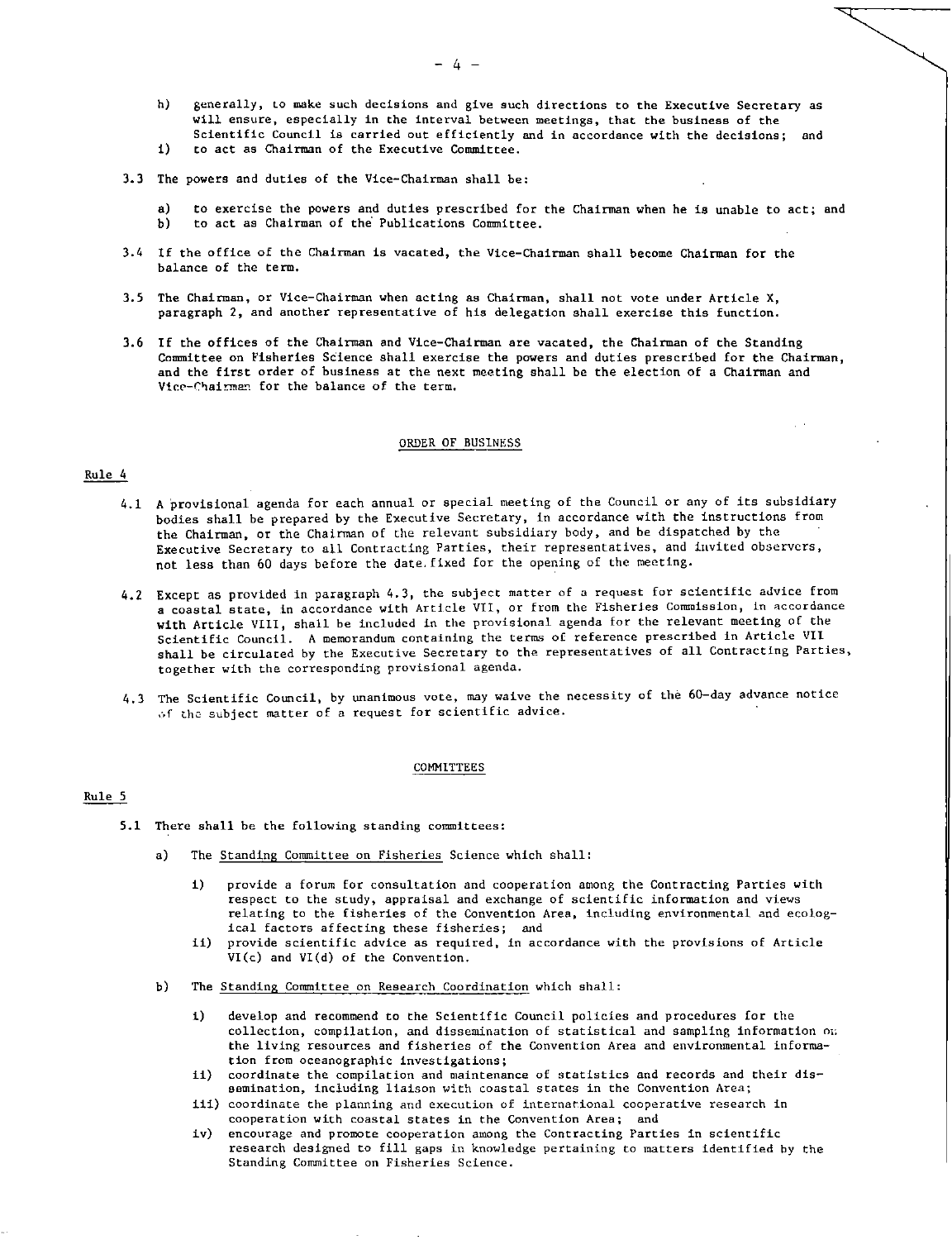c) The Standing Committee on Publications which shall:

- - -

- i) develop, coordinate and keep under review the publication and editorial policy and procedures of the Scientific Council and make recommendations thereto on these matters; and
- ii) be chaired by the Vice-Chairman, and consist of five other members appointed by the Scientific Council.
- 5.2 Except as provided in paragraph 5.1, each Standing Committee shall consist of scientists, one from each Contracting Party, who may be assisted by experts and advisers, and have a Chairman who shall be elected by the Scientific Council, in accordance with the provisions of Article X, paragraph 2, to serve for two years. The Executive Secretary shall be an *ex officio* member, without vote.
- 5.3 There shall be an Executive Committee, composed of the Chairman and Vice-Chairman of the Scientific Council and the Chairmen of the Standing Committees. The Executive Secretary shall be an *ex officio* member of the Executive Committee. This Committee shall keep under general review the planning and execution of the Scientific Council's program and ensure that the Scientific Council's organization effectively and efficiently meets the needs of the scientific program, facilitate coordination with other organizations, and provide advice to the Chairman of the Scientilic Council on
	- a) the timetable for the work of the Committees and Working Groups, and
	- b) input by the Scientific Council to the work of the General Council.
- 5.4 The Scientific Council may establish such other subsidiary bodies as required.
- 5.5 Except as provided in these Rules, each subsidiary body shall establish its own Rules of Procedure.

#### SECRETARIAT

#### Rule 6

- 6.1 The Scientific Council and its subsidiary bodies shall, in the exercise of their functions and duties, use the services of the Secretariat.
- 6.2 The Executive Secretary shall prepare and transmit the provisional agendas in accordance with Rule 4.1.
- 6.3 The Executive Secretary shall receive the credentials of representatitves and observers at annual and special meetings and report thereon to the Scientific Council as required.

#### LANGUAGE

#### Rule 7

7.1 English shall be the official and working language of the Scientific Council and its subsidiary bodies, but, if desired, any other language may be used, on condition that persons doing so will provide interpreters. All official publications and communications of the Scientific Council shall be in English.

### RECORDS AND REPORTS

## Rule 8

- 8.1 Summary records of each plenary and other session shall be drafted and distributed as soon as possible to the participants by the Executive Secretary.
- 8.2 Summary minutes of the proceedings of the meetings of all subsidiary bodies shall be furnished to the Scientific Council by the Executive Secretary.
- 8.3 Summary records, reports, resolutions, recommendations, and other decisions adopted shall be transmitted as soon as possible after each meeting to .the Contracting Parties, their representatives, and observers, by the Executive Secretary.
- 8.4 An annual report containing the proceedings of 'each meeting of the Scientific Council, together with reports of all subsidiary bodies, and such other information as considered desirable, shall be prepared by the Chairman, in consultation with the Executive Secretary, and published.